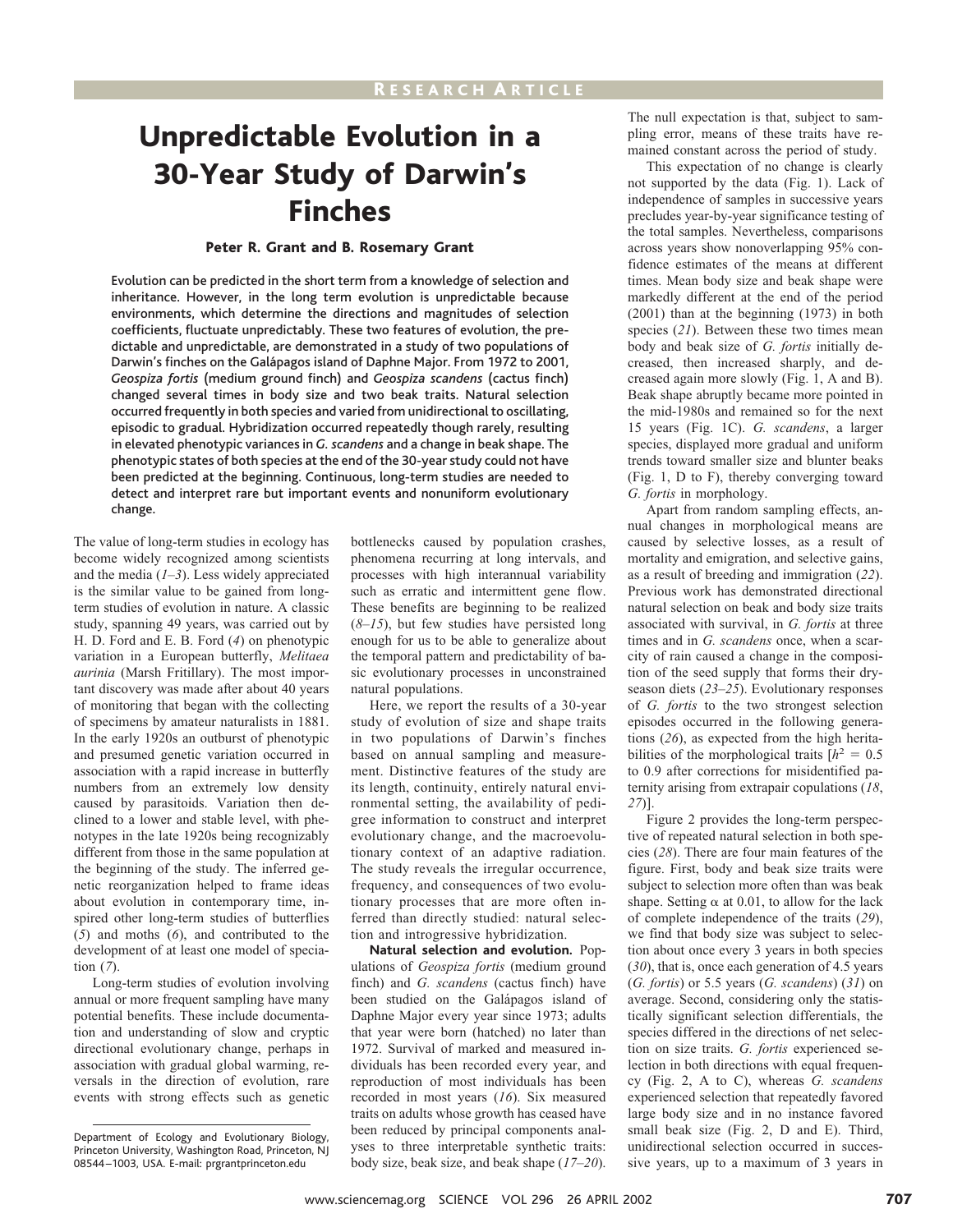both species (Fig. 2, A, D, and E)*.* Fourth, selection events in the two species were usually not synchronous, except in the late 1970s, when large size was selectively favored in both species during a drought (*23*). The demonstration here of natural selection occurring repeatedly in the same populations over a long time complements the widespread detection of natural selection in many different species of plants and animals over much shorter times (*32*, *33*, *34*). As in these broad surveys, and in three studies of birds lasting for 11 to 18 years (*15*, *35*, *36*), the magnitude of selection on the finch populations was usually less than 0.15 SD and rarely more than 0.50 SD (*33*, *34*). Median values (0.03 to 0.06) are well within the normal range (0.00 to 0.30) of other studies (*34*).

Evolution followed as a consequence of selection in both species because all traits are highly heritable (*18*, *20*, *27*). We compared

### R ESEARCH A RTICLE

the mean of a trait before selection with the mean of the same trait in the next generation by one-tailed *t* tests ( $P < 0.05$ ) (26). Significant evolutionary events occurred in *G. fortis* eight times (body size, four; beak size, three; beak shape, one) and in *G. scandens* seven times (body size, two; beak size, five). Evolution below the level of statistical detectability may have followed other instances of directional selection, may have been masked by annual variation in environmental effects on growth to final size (*37*), or may have been nullified by countervailing selection on correlated traits not included in the analyses (*32*). Magnitudes of evolution of the two independent beak traits (size and shape) are correlated with values predicted from the products of selection differentials and heritabilities (Fig. 3). Similar results were obtained in analyses of the direct effects of selection on the six measured traits of *G. fortis* at two



**Fig. 1.** Morphological trajectories of adult *Geospiza fortis* (**A** to **C**) and *G. scandens* (**D** to **F**). In the absence of change, mean trait values should have remained within the 95% confidence intervals (horizontal broken lines) of the estimates from the 1973 samples (body size: *G. fortis*,  $n = 115$ , *G. scandens*,  $n = 37$ ; beak traits: *G. fortis*,  $n = 173$ , *G. scandens*,  $n = 62$ ). Sample sizes varied from 45 (1997) to 976 (1991) for *G. fortis* and from 30 (1999) to 336 (1983) for *G. scandens*. The 1972 sample is composed of the adults  $(=1 \text{ year old})$  in 1973.

times of intense selection, taking into account genetic correlations among them (*26*). Thus evolution, as an immediate response to selection, was predictable.

**Introgressive hybridization.** Annual changes in morphology (Fig. 1) are largely but not entirely accounted for by selective losses. The greatest discrepancy is in the 1990s when the single occurrence of natural selection on beak shape in *G. scandens* at the beginning (at  $P < 0.05$ ; Fig. 2F) does not account for the continuing change in mean beak shape over the decade (Fig. 1F). Therefore, we next consider selective gains as a result of nonrandom recruitment to the adult population.

There are four potential contributors to nonrandom additions: conspecific and heterospecific residents and immigrants. Breeding immigrants are not known in *G. scandens* and are extremely rare in *G. fortis* (*16*). Biased conspecific breeding has minor effects on morphological trajectories. Prior analyses indicate some evidence for sexual selection on morphological traits (*38*), yet little influence of morphological variation on lifetime fitness as measured by the production of offspring that survive to breed (*39*). However, hybridization does occur rarely between resident *G. fortis* and *G. scandens*, and *G. fortis* also breeds with a rare immigrant species, *G. fuliginosa* (small ground finch) (*40*). In both cases there is generally little or no fitness loss (*41*, *42*). After the dry period of the late 1970s, and beginning in the extraordinarily prolonged wet season of 1983 (El Niño year), successful breeding of  $F_1$  hybrids and backcrosses was documented (*40*–*43*). Effects of introgression on morphological means and variances have not been tested before, but are to be expected in view of the large additive genetic variation underlying the size and shape traits of both *G. fortis* and *G. scandens* (*18*, *20*, *27*).

A specific prediction of the introgression hypothesis is an increase in variance and skewness in the morphological distributions, beginning in 1983 in *G. fortis* and 1987 in *G. scandens* (*42*). Increases are expected to be greater in *G. scandens* than in *G. fortis*, despite bidirectional gene exchange, because  $F_1$ hybrids and first-generation backcrosses made a proportionately greater numerical contribution to the *G. scandens* samples (Fig. 4, A and B) (*43*). The predicted increases in beak shape variance and skewness are observed in *G. scandens* (Fig. 5, E and F) and are scarcely noticeable in *G. fortis* (Fig. 5, B and C). Beak shape variance in *G. scandens* doubled from 0.430 in 1973 (95% confidence intervals 0.311, 0.636;  $n = 62$ ) to 1.026  $(0.674, 1.762; n = 35)$  in 2001, whereas the variance in *G. fortis* beak shape remained stationary: 0.627 (0.493, 0.824;  $n = 173$ ) in 1973, and 0.887 (0.744, 1.316; *n* = 114) in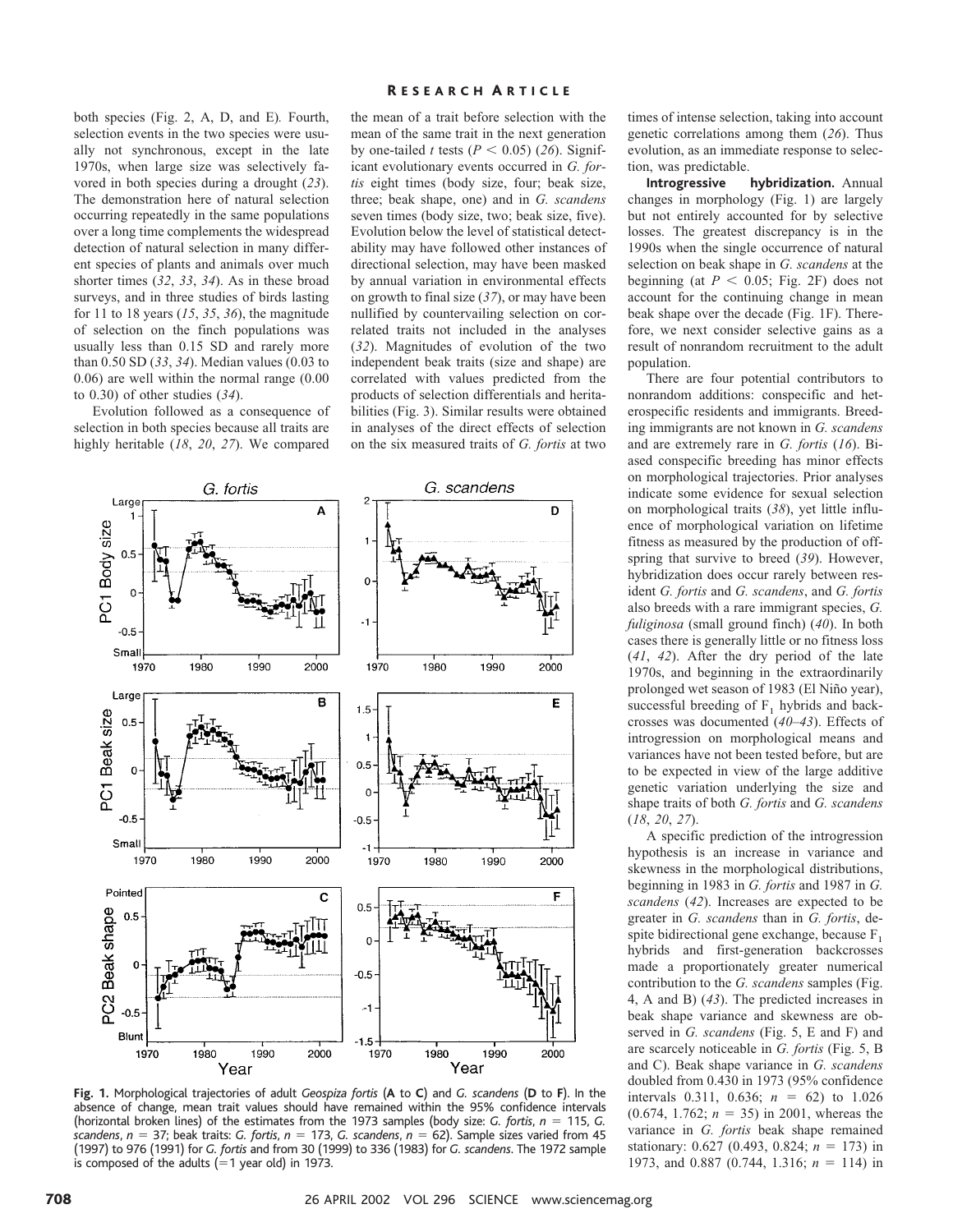2001. Beak size and body size variances (not shown) are not as well estimated and show no significant variation across the study period (95% confidence intervals broadly overlap). Skewnesses in beak size and body size distributions vary in parallel with beak shape skewness: negatively in *G. scandens*, projecting toward *G. fortis*; and positively in *G. fortis*, projecting toward *G. scandens*.

A second prediction is that variance and skewness will decrease if  $F_1$  hybrids and first-generation backcrosses are deleted from the total samples. Deletions of these two classes of birds do indeed effectively eliminate the increases in skewness and variance in *G. scandens* beak shape, and reduce the degree to which the mean changed (Fig. 5, D to F), because on average  $F_1$  hybrids and first-generation backcrosses are smaller in body size and beak size and have less pointed beaks than the parental *G. scandens* species (*44*). We conclude that introgressive hybridization caused a change in means and other moments of the frequency distributions of *G. scandens* measurements. Selection may have contributed as well but to a minor extent (Fig. 2F). Deletions had no obvious effect on the distributions of *G. fortis* traits (Fig. 5, A to C) (*44*, *45*).

The proportionally greater gene flow from *G. fortis* to *G. scandens* than vice versa has an ecological explanation. Adult sex ratios of *G. scandens* became male biased after 1983 (Fig. 4C) as a result of heavy mortality of the socially subordinate females. High mortality was caused by the decline of their principal dry-season food, *Opuntia* cactus seeds and flowers; rampantly growing vines smothered the bushes (*16*). *G. fortis*, more dependent on small seeds of several other plant species, retained a sex ratio close to 1:1 (Fig. 4C). Thus, when breeding resumed in 1987 after 2 years of drought, competition among females for mates was greater in *G. fortis* than in *G. scandens*. All 23 *G. scandens* females paired with *G. scandens* males, but two of 115 *G. fortis* females paired interspecifically. All their F1 offspring later bred with *G. scandens* (*43*) because choice of mates is largely determined by a sexual imprinting-like process on paternal song (*42*).

**Conclusion.** The long-term study of Darwin's finch populations illustrates evolutionary unpredictability on a scale of decades. Mean body size and beak shape of both species at the end of the study could not have been predicted at the beginning. Moreover, sampling at only the beginning and at the end would have missed beak size changes in *G. fortis* in the middle. The temporal pattern of change shows that reversals in the direction of selection do not necessarily return a population to its earlier phenotypic state. Evolution of a population is contingent upon environmental change, which may be highly



**Fig. 2.** (**A** to **F**) Standardized selection differentials, calculated for each sample surviving from year *x* to year *x*1*1*. Positive values indicate selection for large size or pointed beaks; L, large; S, small. Significance levels are shown without correction for multiple testing or lack of independence (*29*). Males and females were combined with adults of unknown sex because separate selection analyses of males and females give similar results (*23*). Differentials are temporally autocorrelated to varying degrees; autocorrelation coefficients are 0.416, 0.302, and 0.093 for *G. fortis* body size, beak size, and beak shape, respectively, and 0.171, 0.373, and 0.103 for the same traits in *G. scandens*.  $*P < 0.05$ ;  $*P < 0.01$ ;  $**P < 0.005$ ;  $***p < 0.001$ .

**Fig. 3.** Predicted and observed evolutionary responses to natural selection on beak size  $\left( \bullet \right)$  and shape (E) in *G. fortis* and beak size in *G. scandens* (A). Values are in standard deviation units. The line is drawn with a slope of 1.0 through the origin. Predictions are the products of standardized selection differentials (Fig. 2,  $P < 0.01$ ) and heritabilities (*18*, *27*). Predicted and observed values are correlated  $(r =$ 0.832,  $n = 10$ ,  $P = 0.0028$ ). The signs of the beak shape variable are arbitrary with respect to the beak size axis, but this has little effect on the correlation when



beak shape signs are reversed (*r* 5 0.781, *n* 5 10, *P* 5 0.0077). Data for *G. scandens* after 1986 have not been included because of complications arising from introgressive hybridization (Figs. 4 and 5). Body size has not been included because it is not independent of beak size (*29*).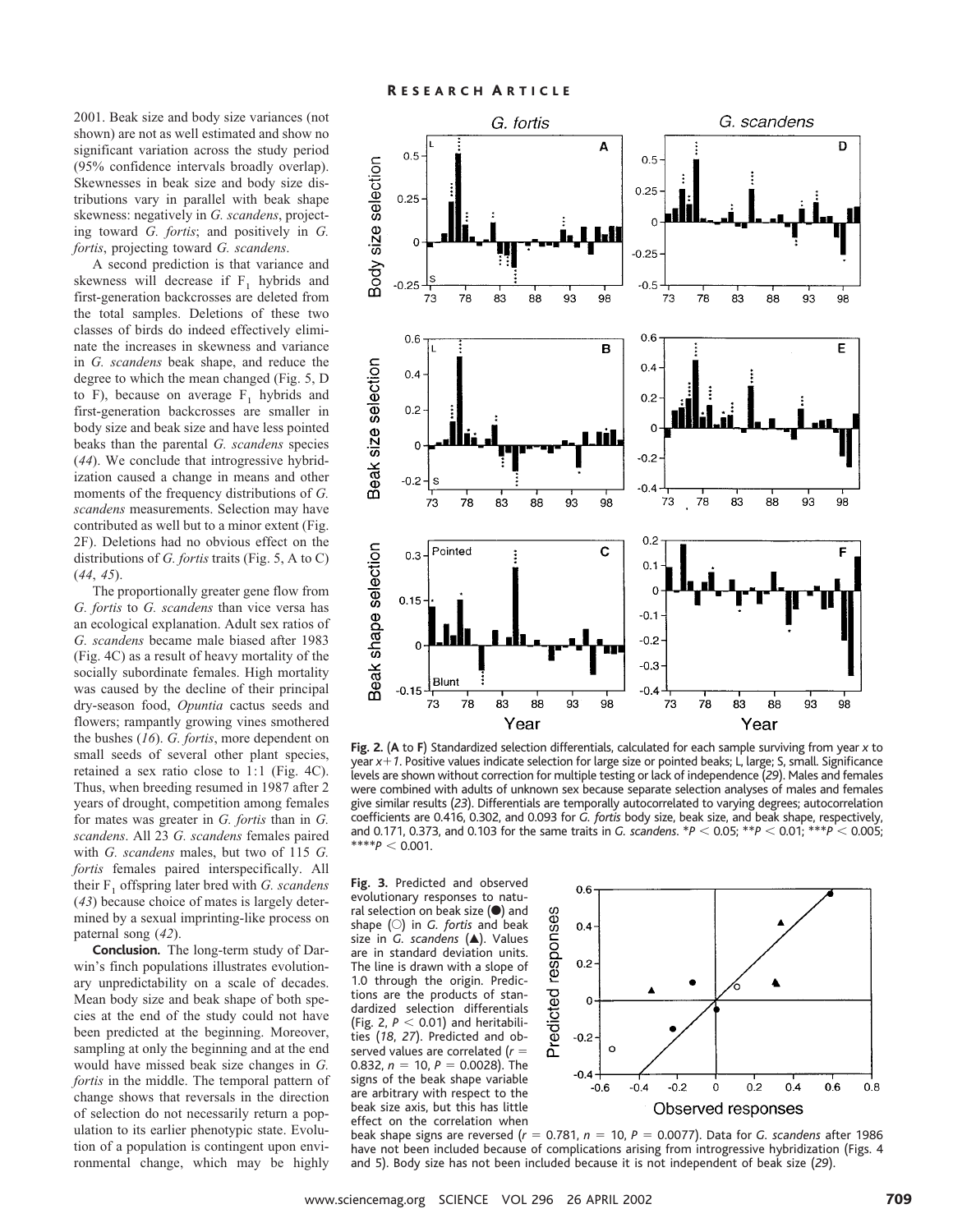**Fig. 4.** Total samples of measured birds (**A**), proportional contributions of  $F_1$ hybrids and first-generation backcrosses to the totals (**B**), and minimal frequencies of adult males (**C**) before and after habitat and demographic changes were caused by the El Niño event of 1983; *G. fortis* (F) and *G. scandens* ( $\triangle$ ). In (B), the decline in proportion of hybrids in the *G*. *scandens* samples after 1999 reflects the addition of birds of unknown parents. They have been classified as *G. scandens*, but some were probably unidentified hybrids and backcrosses. In (C), birds of unknown sex in female-like plumage (0 to 10%) have been added to the female samples, and therefore proportions of males are minima. Sexes of all birds were known in some years (e.g., 1989). Data for 1984 and 1985 are not shown because of the large proportion of birds of unknown sex  $($  > 15%) produced in 1983 and 1984, comprising both males and females.







**Fig. 5.** Effects of hybrids and backcrosses on the mean, variance, and skewness of the beak shape frequency distributions of *G. fortis* (A to C) and *G. scandens* (D to F). Removal of F<sub>1</sub> hybrids and first-generation backcrosses (white bars) has a strong effect on *G. scandens* but a minor effect on *G. fortis* parameters (*45*). The proportion of known hybrids declined after 1991; not all hybrids and backcrosses could be identified with pedigree information, because some nestlings were not banded after 1991 (*16*), and therefore some may have been included as *G. fortis* and *G. scandens*. Negative skewness indicates a prolonged tail toward less pointed beaks. Additional removal of *G. fortis*  $\times$  *G. fuliginosa* F<sub>1</sub> hybrids and backcrosses has scarcely detectable effects in these diagrams.

irregular, as well as on its demography and genetic architecture (*33*, *46*).

The study also illustrates how the value of long-term studies increases with time. Not only is regular monitoring at short intervals desirable, but sampling for many years is to be recommended, especially for long-lived organisms like vertebrates and perennial plants. Yet evolutionary studies are rarely pursued in the field for as many as 10 years (*33*). If we had stopped sampling after 10 years, our conclusions would have been different because at that time the only difference from the starting point was in beak size of *G. fortis*. By persisting beyond then, we witnessed a natural-selection event that affected beak shape in *G. fortis*, documented interbreeding and morphological effects of introgression on *G. scandens*, and gained a better quantitative estimate of the frequency of evolutionary events.

Unlike the Marsh Fritillary study (*4*), we did not witness a release of genetic variation following a population crash. The evolutionary dynamics were different. Natural selection occurred frequently in our study, occasionally strongly, unidirectionally in one species and oscillating in direction in the other as a result of their dependence on different food supplies (*16*). Introgressive hybridization, a phenomenon whose importance has been relatively underappreciated until recently, except in plants (*47*), had different effects on the two species for demographic reasons. Hybridization and selection are often connected through the selective disadvantage experienced by hybrids and backcrosses (*13*, *40*, *47*, *48*). In the present study they appear to have been connected synergistically in the sense that interbreeding may have been facilitated in part by selection for more pointed, *G. scandens*–like, beaks in the *G. fortis* population in the mid-1980s. Choice of mates is partly determined by imprinting on parental beak morphology, as well as on paternal song (*41*). The principal causes of selection have been identified as changes in food supply (*23*–*26*) mediated in large part by droughts. The ultimate cause of repeated natural selection and introgressive hybridization may have been a change in the seasonal movement of water masses in the eastern subtropical and tropical Pacific (*49*, *50*), triggering altered climatic patterns, including the intensification of El Niño and La Niña cycles.

Regardless of the precise chain of causality, field studies such as ours, in conjunction with multigenerational studies of microorganisms in the laboratory (*51*, *52*) and experimental studies of selection in the field (*53*–*55*), provide an improved basis for extrapolating from microevolution to patterns of macroevolution; in the present